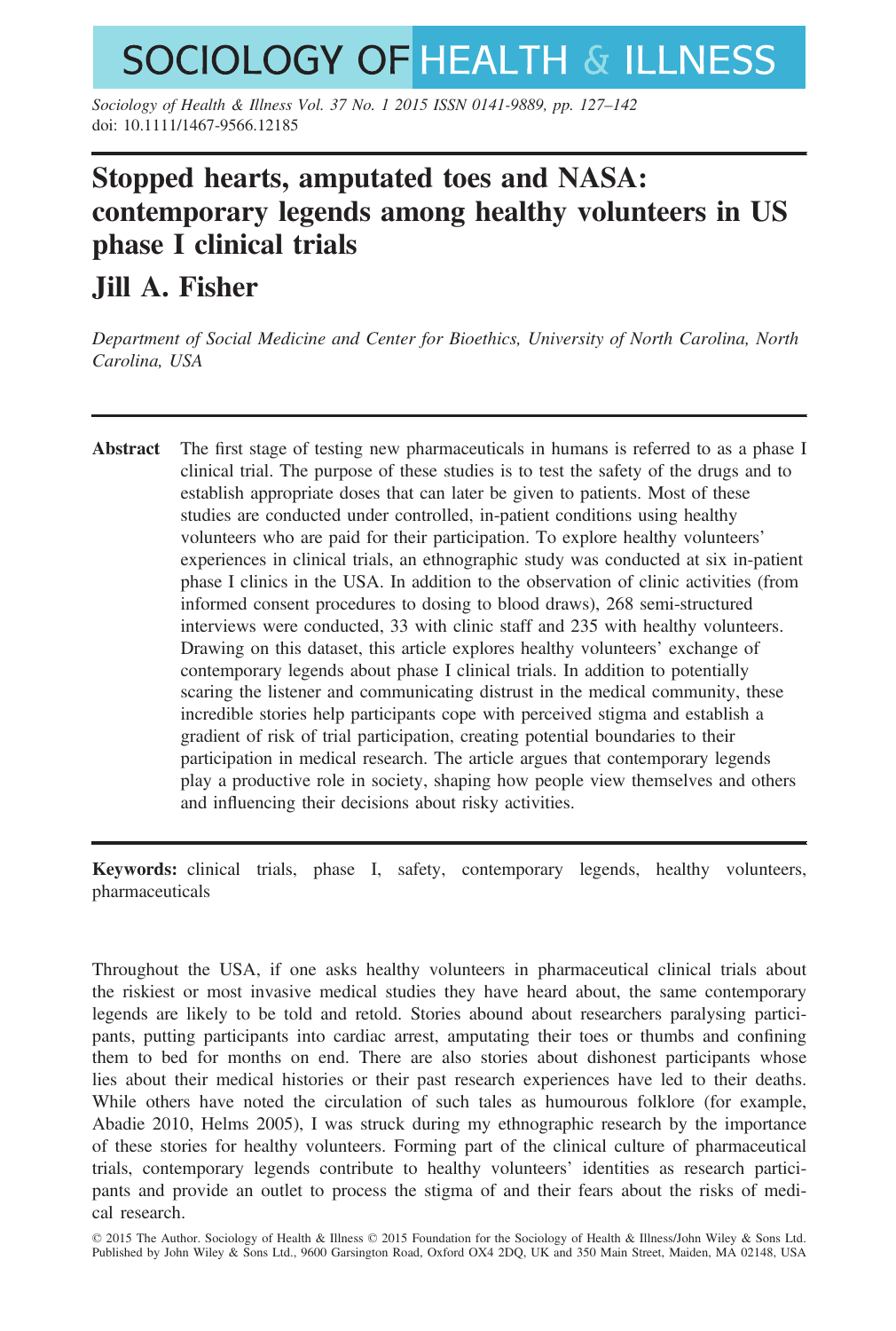Researchers use healthy volunteers in what are called phase I clinical trials to determine the safety of new products by measuring the absorption, metabolism, and excretion of these drugs in individuals with normal kidney and liver function and by observing any clinical effects (that is, symptoms) experienced by the participants (Corrigan,  $2002$ ).<sup>1</sup> These studies are very different from many other clinical trials in that they usually include a confinement period during which participants must stay in the research clinic to be dosed with the investigational drug and have all required medical procedures, as well as sleep, have meals, and interact with other study participants (Fisher 2009). The confinement period creates the opportunity for the healthy volunteers to exchange stories about their own or others' experiences in previous phase I trials.

Participation in USA medical research is a stigmatised activity for many healthy volunteers, especially participants of minority groups (Corbie-Smith et al. 1999, Shavers-Hornaday et al. 1997). In spite of scholarly concern about the low number of participants from minority groups in medical research, phase I clinical trials enrol an overrepresentation of both African American and Hispanic healthy volunteers (Fisher and Kalbaugh 2011). Regardless of the perceived stigma, healthy volunteers from all racial and ethnic backgrounds are primarily motivated by the financial compensation. Indeed, the amount of compensation (up to \$7000 per study) attracts many healthy volunteers to participate serially in phase I studies, and repeat participants predominate in phase I clinics (Almeida et al. 2007, Tishler and Bartholomae 2003). Some participants even consider themselves professional research subjects and earn their income exclusively from phase I clinical trials (Abadie 2010, Elliott 2008).

This article examines one key aspect of the interactions among healthy volunteers brought together by their common interest in the money they can gain from phase I trials: the exchange of contemporary legends about medical research. These stories are particularly interesting narratives because, in contrast to the volunteers' actual experiences of phase I trials, the legends tend to portray these studies as extraordinarily invasive, dangerous and possibly illegitimate, and as offering enormous sums of money for taking these risks. Drawing upon an ethnographic study of six US phase I clinics, I illustrate how the circulation of contemporary legends helps participants cope with the stigma of participating in medical research and establishes a gradient of study risk, creating potential boundaries for their participation in phase I trials. I argue that contemporary legends play a productive role in society, shaping how people view themselves and others and influencing their decisions about risky activities.

#### Literature on contemporary legends

In the early 1980s there was a resurgence of interest in sociology in contemporary legends, as folklore studies' scholar Jan Brunvand (1981, 1984) published his first two popular books on the topic. The field of sociology had a long-standing interest in rumour, especially as a phenomenon of collective behaviour (Addams 1914, Shibutani 1966), but the two types of stories differ in important ways. Rumours can be thought of as unverified information statements that arise from ambiguous or threatening situations (DeFonzo and Bordia 2007). They also tend to be a twist or embellishment on the everyday and are anchored in time to a specific person, place or context. In contrast to rumours, contemporary legends, or more colloquially, urban legends or myths, are stories with longevity that circulate widely and are told as true events that occurred to someone within the teller's social network but who is not directly known to the teller. Using elements of humour as well as horror, the stories tend to contain a moral, often communicating a warning to the listener (DiFonzo and Bordia 2007). For example, Joel Best and Gerald Horiuchi (1985) analysed the 1970s emergence of contemporary legends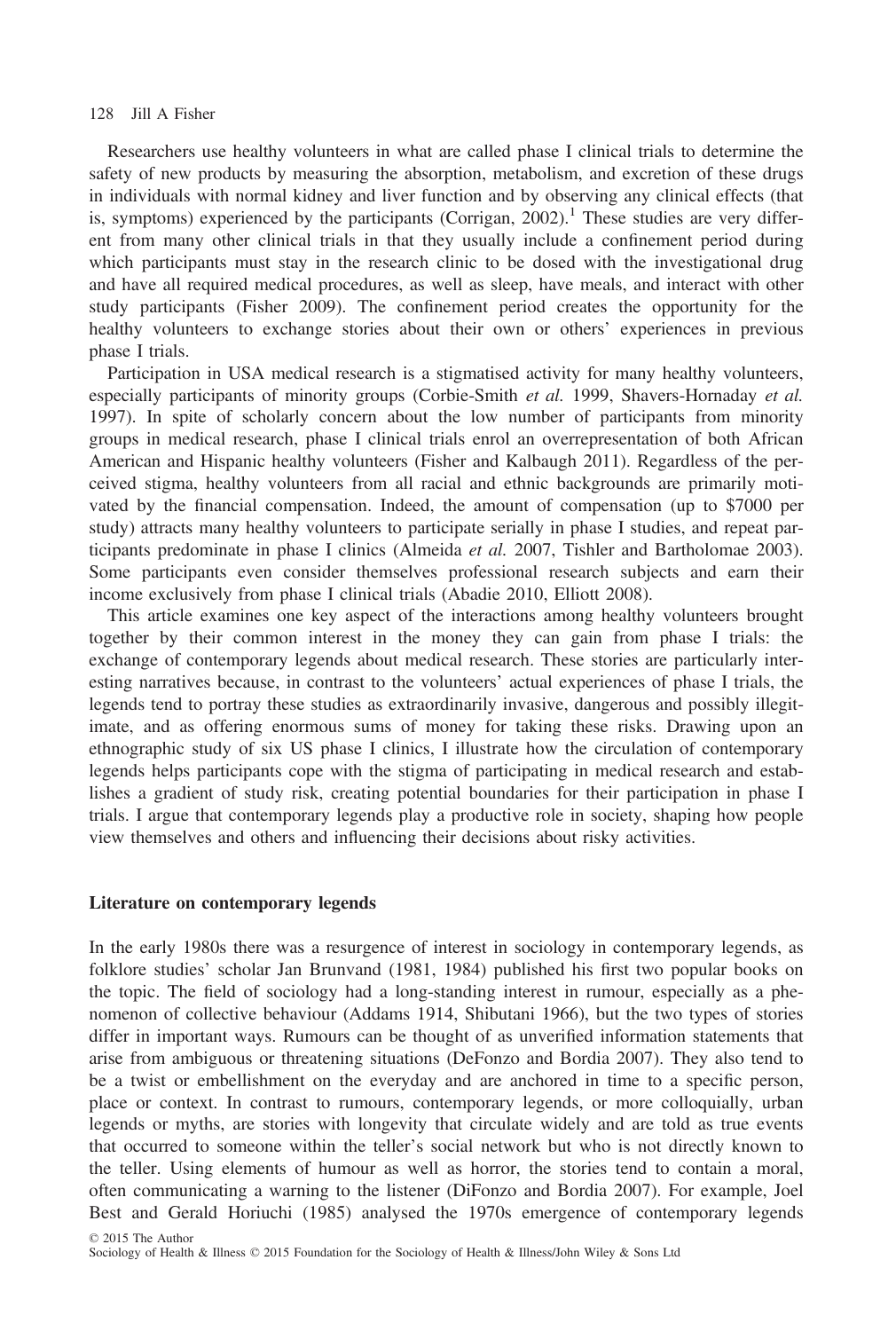about Halloween sadists, individuals who were adulterating candy to kill or harm children. By investigating the real events that sparked widespread concern throughout the USA, Best and Horiuchi show that the vulnerability of children and distrust of strangers are critical themes in these stories. Indeed, vulnerability and distrust are common features of contemporary legends more generally (Fine 1992, Turner 1993). Similarly, Jeffrey Victor (1998) argues that the telling and retelling of contemporary legends is a form of collective behaviour that allows moralpolitical messages to take different shape over time to suit the needs of the narrative context. Interestingly, in spite of their often fantastic nature, the repetition and multiple exposure to contemporary legends make them seem more true to listeners (Fox Tree and Weldon 2007).

The medical profession is not immune to the circulation of contemporary legends. For example, Robert Dingwall (2001) illustrates how stories about kidney theft circulated in Nottingham, UK. An important characteristic of this contemporary legend is that the stories included specific details such as actual nightclubs where the victims were allegedly targeted. Dingwall shows how situating these details in specific identifiable locales adds credibility to the tales. Likewise, Veronique Campion-Vincent (2002) illustrates that global narratives about organ theft reveal a general mistrust of the medical profession, especially by the poor and those in developing countries. Campion-Vincent links these contemporary legends with similar anxieties about tissue transplantation and the creation of monsters by scientists, which are themes that have long been voiced in fiction, such as in Shelley's Frankenstein (1818) and Wells' The Island of Dr Moreau (1896).

What many contemporary legends have in common is that they are tales of risk, not just vulnerability and distrust. In the case of organ theft, risk is a central feature of the stories. Other contemporary legends, when circulated among a subgroup or subculture, can even be viewed as a method of communicating risk such that individuals change their behaviour. In a study of drug-using sex workers, for example, Brenda Roche et al. (2005) detail the ways in which contemporary legends can put women at greater risk (for example, by creating false information about risk or serving to rationalise behaviour) but also help prepare them for terrible incidents that can happen on the street, encouraging them to exercise greater caution.

By positioning contemporary legends in this way, I see these tales as having productive functions. Rather than being told simply to scare or entertain the listener, contemporary legends can actively shape people's identities, perceptions, and behaviour. The current literature hints at this. Dingwall (2001) underscores the importance of attending to who recounts contemporary legends to whom and why. In his own research Dingwall finds that storytelling is a form of occupational boundary-maintenance, where having the right to tell certain stories defines healthcare workers' membership in their occupational group. Another revealing example of how the contemporary legend contributes to the formation of identities is described by Elaine Moriarty (2005) in her exploration of a popular Irish contemporary legend. She found that stories about immigrant women who abandoned baby carriages when boarding Dublin buses served to differentiate native-born Irish women from non-national immigrants, constructing the former as struggling citizens and the latter as ingrates who benefit from state handouts.

Few studies, however, have examined the productive functions of contemporary legends. In the case of risky or stigmatised activities in particular, what purpose do contemporary legends serve? Are they simply cautionary tales? Or do they help individuals make decisions about their actions? The case of phase I clinical trials is instructive in this regard. As will become clear, contemporary legends about phase I clinical trials exhibit to some degree all the characteristics detailed in the scholarly literature. Healthy volunteers pass on incredible stories that can scare the listener, manifest distrust in medical practitioners and form the basis of a shared community. Additionally, by establishing a fictionalised gradient of risk in medical research,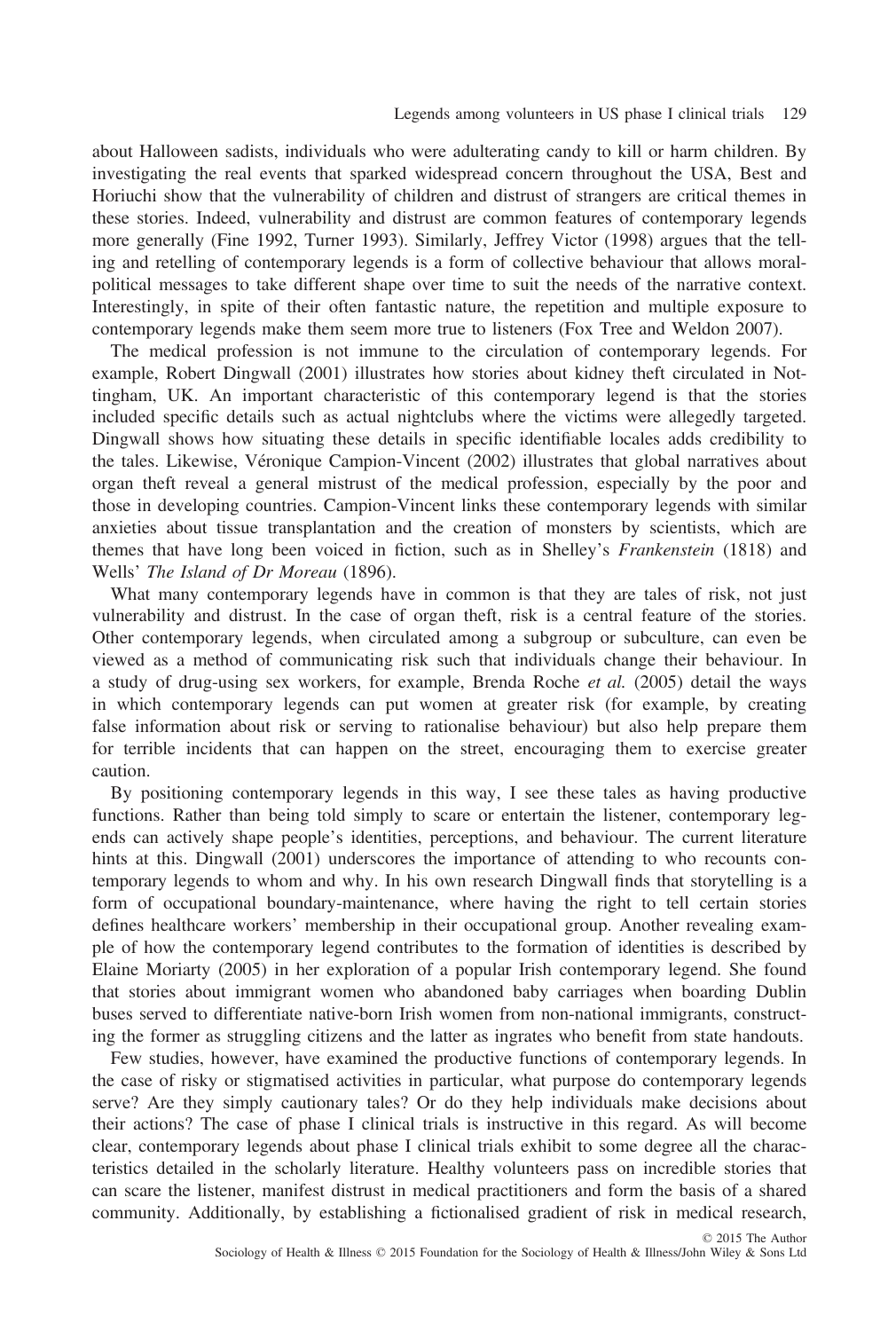contemporary legends help shift the stigma of participation while setting boundaries for the decisions healthy volunteers make about enrolling in clinical trials.

# Methods

This article reports on an ethnographic study of six USA phase I facilities that I visited from November 2009 to October 2010.<sup>2</sup> The facilities were distributed across the USA, with two clinics in the East, two in the Midwest and two in the West. Five were commercial research clinics and one was part of an academic medical centre. The capacity of the clinics ranged from 16 to 300 beds (median  $= 51$ ). All facilities conducted phase I clinical trials exclusively.

My time in each facility varied, based on the facilities' schedules (that is, when they had active studies) as well as other local differences (for example, the research staff's comfort with being observed). In sum, I spent 38 days and about 450 hours in the six clinics, with my shortest stay lasting two days and the longest 14 days. On a typical day of research, I arrived at the clinic at 8 am and concluded at 8 pm. On mornings with important dosing protocols or procedures, I arrived at the clinic by 6 am. Some days I stayed until 10 pm to observe all the events of the day or use the time to conduct interviews during quiet moments in the clinic. As is typical with ethnographic methods, I simply made myself available while I was in the field and I adapted to the schedules of the facilities.

My observational research consisted of both formal and informal strategies. Formal observations included sitting in on informed consent and screening processes, watching healthy volunteers receive drug doses and medical procedures, and listening to the staff handoff information at shift changes. The informal portion of my observations included downtime in the clinics when few structured activities occurred. During these times I often simply sat with healthy volunteers while they ate meals, played games and watched television. At other times I focused on the research staff, joining them in the nurses' station or in break rooms. During all my observations, I had countless conversations with staff and healthy volunteers in which they candidly told me about their experiences working in or participating in phase I trials.

I conducted a total of 268 semi-structured interviews across the six facilities. In all, 33 interviews were with research staff and included administrators, physicians (investigators), nurses, phlebotomists, project managers and recruiters.<sup>3</sup> Interview questions were adapted to tap into each staff member's expertise and job responsibilities, but they were all asked about their perceptions of the healthy volunteers, including questions about how well informed they thought volunteers were about phase I trials. The interviews with the research staff ranged from 10 to 105 minutes, with an average of 44 minutes per interview.

I interviewed 235 healthy volunteers who at the time of the interview were either enrolled in or being screened for a study. $4$  The semi-structured interview guide was designed to solicit information about volunteers' experiences in phase I clinical trials, their motivations to enrol in studies, their perceptions of the risks and benefits and their willingness to participate in different types of clinical trials. My sample of healthy volunteers was quite diverse, accurately representing the population of healthy volunteers. They had a wide range of experience in participating in phase I clinical trials (number of trials: 1 to  $100 +$ , mean = 7, median = 3). Healthy volunteers are predominantly male, and my sample reflected this trend with 73% of my sample being men. While the racial and ethnic backgrounds of participants varied by clinic and region of the USA (see Table 1), my overall sample of healthy volunteers included 37% non-Hispanic white, 35% African American, 22% Hispanic, 4% Asian and 1% Native American participants. Interviews with healthy volunteers ranged from five to 100 minutes, with an average of 17 minutes per interview. The length of the interviews with healthy volunteers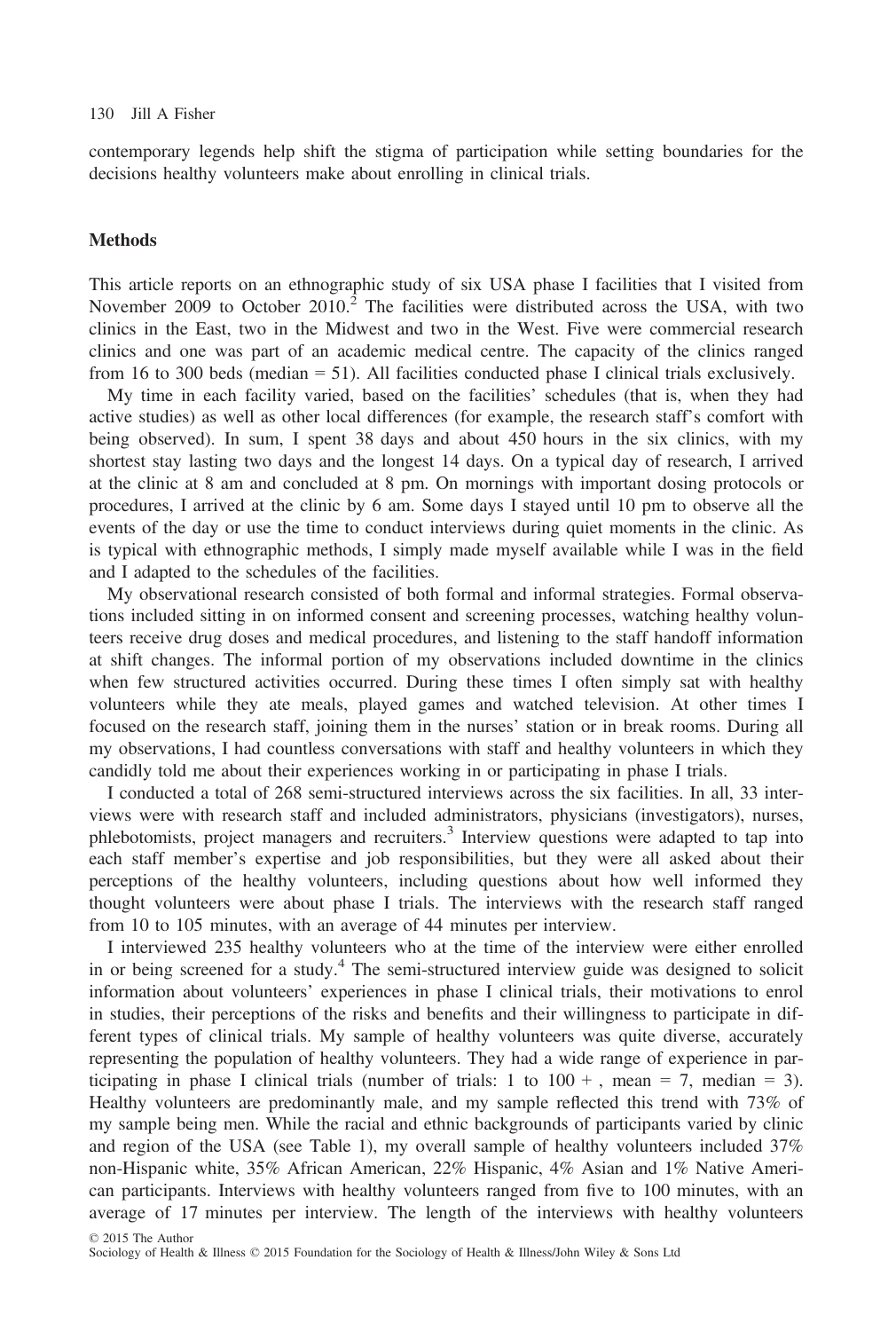|                                   | East      |           | Midwest   |           | West      |           |            |
|-----------------------------------|-----------|-----------|-----------|-----------|-----------|-----------|------------|
| <i>Facility location</i>          | Clinic 1  | Clinic 2  | Clinic 3  | Clinic 4  | Clinic 5  | Clinic 6  | Total      |
| Total no. of subjects             | 42        | 29        | 36        | 46        | 47        | 35        | 235        |
| Gender $(\%$ , <i>n</i> )         |           |           |           |           |           |           |            |
| Male                              | 88.1 (37) | 79.3 (23) | 75.0 (27) | 52.2(24)  | 74.5 (35) | 74.3 (26) | 73.2 (172) |
| Female                            | 11.9(5)   | 20.7(6)   | 25.0(9)   | 47.8 (22) | 25.5(12)  | 25.7(9)   | 26.8(63)   |
| Race/ethnicity $(\%$ , <i>n</i> ) |           |           |           |           |           |           |            |
| White, non-Hispanic               | 19.0(8)   | 17.2(5)   | 44.4 (16) | 78.3 (36) | 38.3 (18) | 14.3(5)   | 37.4 (88)  |
| White, Hispanic                   | 4.8 $(2)$ | 0(0)      | 0(0)      | 0(0)      | 44.9 (21) | 74.3 (26) | 20.9(49)   |
| Black, non-Hispanic               | 61.9(26)  | 79.3 (23) | 52.8 (19) | 17.4(8)   | 8.5(4)    | 5.7(2)    | 34.9 (82)  |
| Black, Hispanic                   | 0(0)      | 3.4(1)    | 0(0)      | 0(0)      | 2.1(1)    | 0(0)      | 0.9(2)     |
| Asian                             | 11.9(5)   | 0(0)      | 0(0)      | 4.3(2)    | 2.1(1)    | 2.9(1)    | 3.8(9)     |
| Native American                   | 0(0)      | 0(0)      | 0(0)      | 0(0)      | 2.1(1)    | 2.9(1)    | 0.9(2)     |
| <b>Biracial</b>                   | 2.4(1)    | 0(0)      | 2.8(1)    | 0(0)      | 2.1(1)    | 0(0)      | 1.3(3)     |
| First-time participants           | 11.9(5)   | 17.2(5)   | 72.2 (26) | 32.6(15)  | 38.3(18)  | 8.6(3)    | 30.6 (72)  |

Table 1 Characteristics of healthy volunteers interviewed at different phase I facilities

varied in part because the duration was controlled by the participant but also because individuals who were relatively new to clinical trials had fewer examples and experiences to report.

The interviews were transcribed in full, imported to Atlas.ti with all my ethnographic field notes and coded. I used a multi-staged approach to coding, concentrating initially on broad themes (for example, risk, informed consent, motivation, adverse events and public perceptions of trials) then adding more nuanced codes in subsequent passes through the dataset (for example, rumours/urban legends, social network, selectivity: studies, selectivity: sites, gender dynamics, race/ethnicity). The later codes generally reflected unanticipated categories – such as the presence and role of contemporary legends – that emerged from the data. The identities of phase I clinics and staff are confidential, and all the healthy volunteers are anonymous. The Vanderbilt University institutional review board reviewed and approved the research protocol.

#### Contemporary legends about phase I participation

Although I did not set out to study the stories that healthy volunteers tell about phase I trials, my interest in contemporary legends was piqued during my informal observations of healthy volunteers. Conversations among healthy volunteers are replete with brief, tactical information exchanges about upcoming studies, facilities that someone might want to consider trying or avoiding, and other snippets of information to help others participate in clinical trials. I observed that participants were especially likely to swap their more detailed study stories during meals, and invariably people's personal experiences in trials alternated with retellings of (often) outrageous contemporary legends about clinical trials in which a friend-of-a-friend participated.

Healthy volunteers are eager to share stories because in a typical clinical trial, most days are spent confined to a research facility with few scheduled events (for example, dosing, blood draws, electrocardiograms) to occupy their day. Indeed, many healthy volunteers remarked to me how boring clinical trials could be. Socialising with other volunteers is a diversion to help the time pass more quickly. Additionally, these conversations about clinical trials were an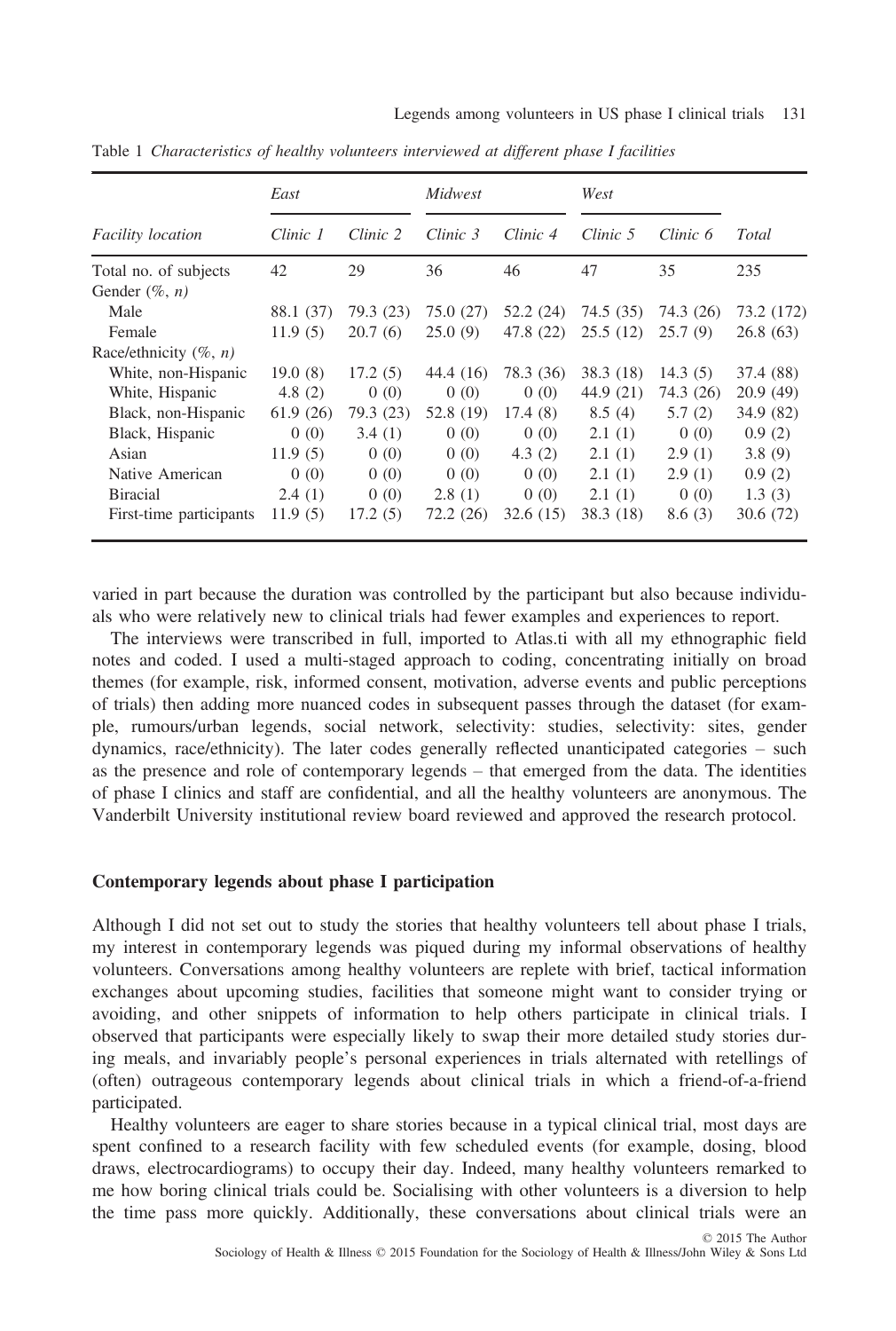important outlet for the healthy volunteers. Many were hesitant to talk about their participation with anyone outside the studies because of the stigma associated with the activity (more on this below). In this context, the healthy volunteers' narrative transactions about phase I trials are critical in shaping individuals' perceptions of participation in such studies.

Contemporary legends are analytically interesting stories because listeners know better than to believe that the stories can possibly be true but the narratives nonetheless resonate with them to such an extent that they have trouble dismissing them outright as false. As with other contemporary legends, there is a strong moral contained in the stories in spite of variations in the details. Specifically, phase I contemporary legends tend to highlight risks of study participation, establishing a fictionalised gradient of risk to which volunteers can compare their current studies. I frequently heard versions of five phase I contemporary legends: spinal tap paralysis, the flatliner study, the amputated toe, the National Aeronautics and Space Administration (NASA) study and the dead participant. As I retell these stories in the sections that follow, I draw upon my data both to illustrate how healthy volunteers discuss these stories and to analyse the meaning of these tales. As I will show, the themes that emerge from the data about risk and financial desperation suggest that sharing contemporary legends has a productive function for healthy volunteers.

#### Spinal tap paralysis

Lumbar punctures are a relatively uncommon study procedure, but healthy volunteers discuss them as though they are widely used in clinical trials. The reason a protocol would include a lumbar puncture is to measure the degree to which an investigational drug crosses the blood– brain barrier, as evinced by its presence in cerebrospinal fluid (Cavens and Ramael 2009). Like many healthcare providers and patients, healthy volunteers generally use the informal label 'spinal tap' to refer to lumbar punctures, and these are one procedure that many participants claim they would never consent to as part of a clinical trial. These studies, however, tend to pay higher stipends, making them tempting enough to often put the decision against participation in question.

With so much fear of lumbar punctures, the healthy volunteers repeat elaborate tales about trial participants who were paralysed by this procedure. The basic narrative is simple: a participant enters a clinical trial that requires a lumbar puncture, the physician makes a mistake in inserting the needle and the participant leaves the clinic in a wheelchair and is paralysed for life. Some of the variations on the theme are interesting in spite of the standard storyline. For example, when one serial participant; an African American in his forties, told me his version of the contemporary legend, he made himself a personal witness to the events, which he situated in the phase I clinic where I interviewed him. He also personalised the participant by giving her a name and a vivid personality: 'Her name's Judith. She was a pool shark. She was killing everybody on the pool table. Older lady'. To conclude the story, the participant inserted himself into it directly by telling me:

She was in one of these rooms. They pulled her out in a wheelchair ... She said, 'Yeah, I'd do it again'. I said, 'Judith, for real? You can't walk now. Are you serious?' I wish I had that on YouTube.

As he relates this part of the story, the participant is laughing, and his tone simultaneously conveys criticism of and admiration for Judith. The context for telling me about Judith, was thinking about the lumbar puncture the participant personally had experienced, which gave him a colossal headache after getting out of bed too soon afterwards. Immediately before launching into the story, he was struggling to justify his enrolment in the lumbar puncture study: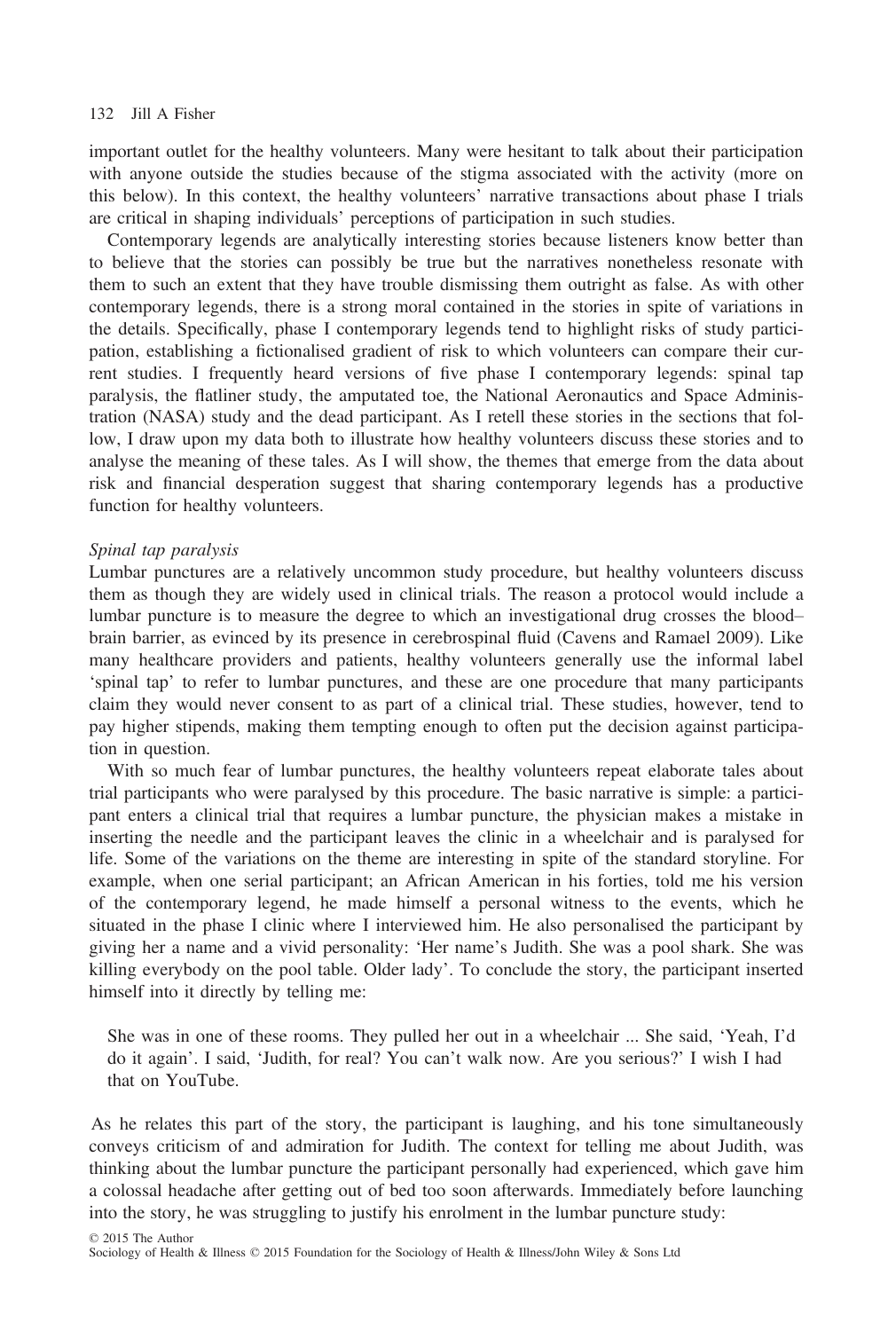Once you've got the \$6,500 check stuck in your mind, people are scared to get up and leave. [Laughs]. I was like, 'Spinal tap?! Look how much they're paying though'. It was like, it's the money.

Beyond the humour in his version of the contemporary legend, this participant was communicating a serious message about the influence of money on decisions about phase I trials.

# The 'flatliner' study

The flatliner study is one of the most fascinating legends because it expresses the underlying fear that many healthy volunteers have about medical research and also the degree to which individuals' desperation can drive them to earn income in dangerous ways. As with the 1990 film thriller Flatliners, where medical students took turns stopping their hearts (that is, flatlining) to explore what exists after life, this phase I legend involves a heart study in which, for a substantial stipend, participants consent to allow the medical team to put them in cardiac arrest for a brief period of time, then resuscitate them. The period of time varies from 60 seconds to several minutes, and as healthy volunteers retell this contemporary legend, they ruminate on the length of time the participant is 'dead', implying that a shorter period of time makes the study more legitimate. The healthy volunteers seem quite conflicted about the veracity of this contemporary legend, knowing how unlikely it is to be true but unable to disregard it as fiction. For example, an African American serial participant in his thirties commented:

I don't know if it's a myth going around or something that actually happened. I heard a story about the university that stops your heart for 60 seconds or whatever and they pay you, I don't know, \$50,000 or whatever. I don't know anybody that's ever done it. [Laughs]. I just hear everybody talking about it. Maybe nobody ever lived to come back and talk about it.

It is the large stipend associated with the study that keeps the contemporary legend circulating. Healthy volunteers are intrigued by the possibility of such a huge study pay-out, and their financial need can add to their interest in it. Belief that the flatliner study exists even encourages some healthy volunteers to ask research staff how they can find and enrol in it. For example, during an interview with a phase I investigator, I asked him about his awareness of the contemporary legends that circulate among healthy volunteers. Immediately, he described his interaction with participants who ask him about the flatliner study:

So usually the context of the question is something like, 'Well, you know this \$2,000, \$3,000 study is nice, but I really need like 20 or 50 or 100,000. I heard that there's this \$100,000 study out there that if you let the unit stop your heart, ... you'll get paid like 100,000, so I'm really wanting that study... They really think that there's someone out there doing such crazy studies like that, and they can get paid a lot.

By perceiving the flatliner contemporary legend as true, healthy volunteers illustrate the extreme degree to which they normalise research risks and will consider endangering themselves if the price is right.

# The amputated toe

As a strange twist on the flatliner study, a companion contemporary legend circulates about researchers who pay participants to have a toe amputated then – in nearly all the versions of the tale – reattached. Like the other story, participants are paid a large stipend to undergo these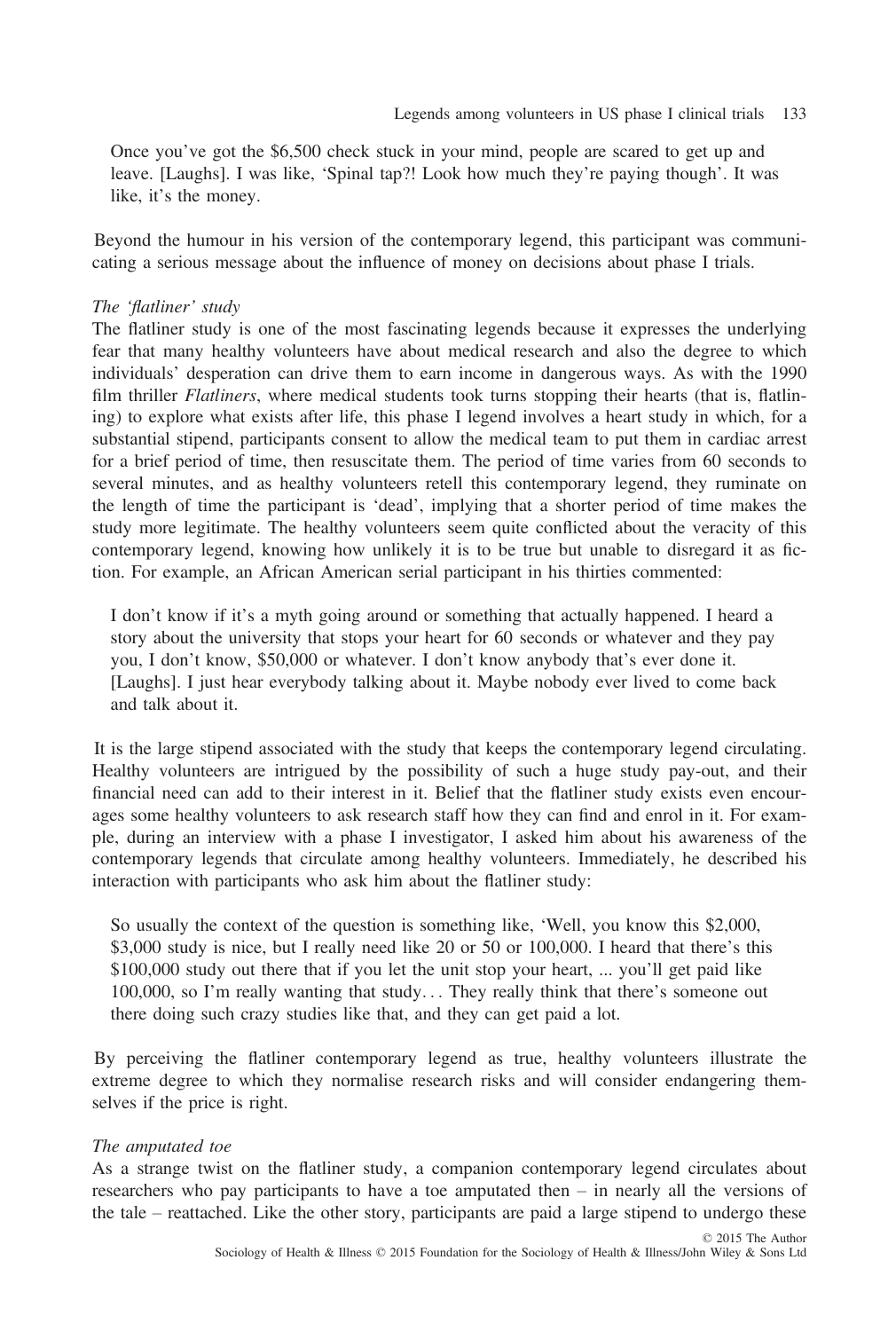procedures, but it is unclear why the researchers have an interest in amputations or what the research goals could be. While I was in the field I also heard variations on the theme in which, instead of a toe, it was a finger or a large patch of skin that was subject to the procedures. When the healthy volunteers told me these contemporary legends, their tone was often more comedic, almost challenging the story even as they recounted it. After telling me detailed versions of the spinal tap and flatliner legends, an African American serial participant in his late thirties said:

You start hearing all the different stories [in the clinic] ... [Laughs] You hear some of the outrageous stuff. 'Man, they wanna cut off your thumbs' [Laughs] 'and your big toes and switch 'em around and reattach 'em. You know instead of a thumb he'll have a big toe [on his hand] for a couple of months and then they gonna put 'em back. They pay you \$80,000, man'.

This recounting of the way healthy volunteers tell each other these stories hints at some of the angst about medical research, channelling perhaps a tepid version of The Island of Dr Moreau, where the titular character creates monstrous animal hybrids through vivisection.

Compared to other contemporary legends, the healthy volunteers exhibited more incredulity about the amputated toe tale and many seemed to fixate on the nonsensical nature of the story. At one clinic I witnessed an experienced African American serial participant tell a Filipino immigrant, who was in his second study, his versions of the most common legends. Much of the newcomer's attention was focused on the amputation and skin graft tales. Shortly after their exchange I interviewed the immigrant participant. In response to my question about the types of studies he would be less inclined to do, he remarked:

I mean, it was just a story from another guy, one of the guys who didn't do the toe [study himself] ... I don't know if I believe him or not. Because he's telling something, maybe I believe the part right here [pointing to his skin], but the toe, what's the use, you know? What's the purpose of that toes, you know? [Laughs]

Nevertheless, contemporary legends like this one have the potential to be perceived as recommendations or guidance for those who are seeking higher paying studies, as research staff also reported receiving inquiries from participants who wanted to find amputation studies.

#### The NASA study

Whereas the origins of the flatliner and toe amputation studies are unknown, contemporary legends about a study conducted by NASA have a clear provenance. NASA's Johnson Space Center actually does conduct studies with healthy volunteers.<sup>5</sup> While the healthy volunteers refer to the NASA study as one single ongoing study, the Space Flight Simulation Study, as it is formally called, consists of a series of studies designed to find countermeasures to protect astronauts' bodies from the deleterious effects of zero gravity. The study protocols vary, but most contain a period of bed rest, including tilt tests in which the beds are placed at slightly downward or upward angles. The length of the studies varies dramatically from several days to over 3 months continuously in bed. Compensation depends on the total length of the study, but one protocol lasting 115 days, including 90 of those days on bed rest, paid participants \$17,000 (Madrigal 2008).

As difficult as the actual NASA studies must be, the contemporary legend contains exaggerated details, so that the physical challenge of participating appears unendurable. For example, I heard variations of the legend that extended the bed rest period to a full year, added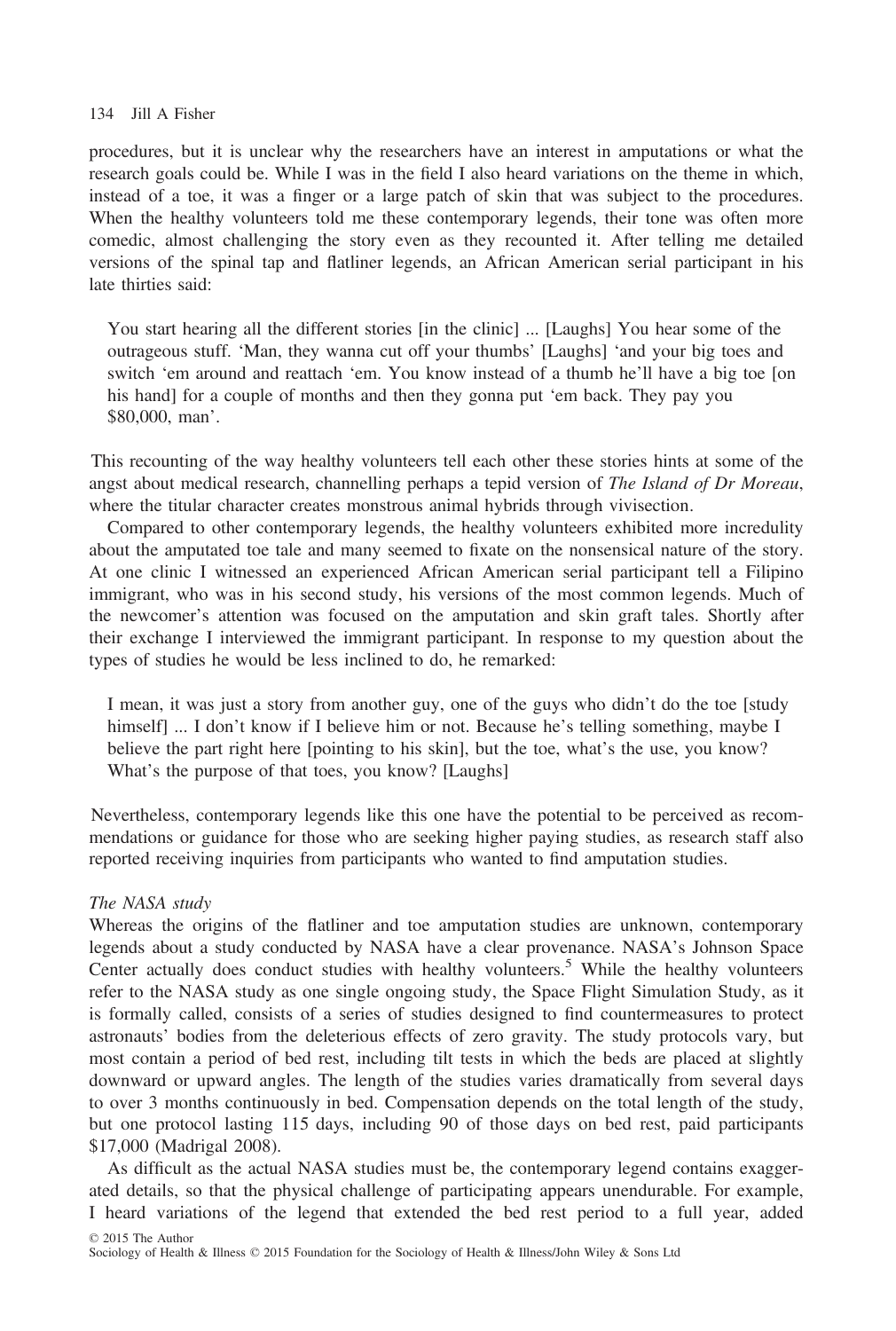unpalatable dietary requirements, incorporated a solitary confinement to the experience and distorted the actual 5–15 degree tilt in the studies to a full upside-down position (both vertical and horizontal). At times, NASA disappeared from the tale (sometimes appearing as almost a misfired 'Nassau' or even 'NASCAR'). For example, a white serial participant in his late twenties brought up the version he heard (or remembered) when I asked him about the kinds of studies he would not want to participate in. He recalled:

I actually heard there was a study down in Houston, Texas. It was basically, what I heard was they were trying to give the patient – or the person that's volunteering – muscular dystrophy. Basically keep them bedridden for 30 days straight, and I guess after a certain amount of time the human body, you know. I don't know what the details of it were or whatever, but that study seems like a heavy-duty one right there, you know.

I asked, 'Would you do that kind of study?' He pondered it for a moment and then replied:

Naw, I don't think so. That would be a tough one. I mean the compensation is pretty good. But like shew! I don't know, that's a pretty heavy duty one there.

In this instance, the erasure of NASA made the bed rest study even more difficult to understand, allowing the insertion of muscular dystrophy into the tale as a way to make sense of the known details.

The hyperbolic versions of the bed rest studies spark a lot of conversations among healthy volunteers. I frequently heard (and was asked) the question, 'Do you know about the NASA study?' Regardless of the answer, the person who posed the question would often then launch into his or her version of the tale, leading to discussions among participants about what they would or would not be able to handle and how the level of compensation would shape their perceptions of what would be tolerable. A few of the healthy volunteers I interviewed claimed to have actively pursued a spot in the NASA study, but either decided not to participate after learning the details or were disqualified because of a felony conviction on their record. One such healthy volunteer was an African American serial participant in his late thirties, who asked if I was familiar with the NASA study. I replied, 'The one that you're basically in bed for 90 days, right? Something like that?' He replied:

Yes, that study, but it's more to it than that. I was actually gonna screen for that study. I had an invitation to come down. The more I learned about it, I was like, 'No, I don't think I want to do that'... Because what they're actually doing is trying to simulate the astronaut's experience in space, so [you're] kinda gonna be in the bed for the duration, you know 3 months or whatever it was, but you'll be upside down. I was like, 'Upside down? ... For 3 months?' They said, 'Well, not the entire 3 months because every morning we're gonna get you up for 1 hour and spin you around in the centrifuge and then we're gonna put you back in the bed'.... I was like, man, it didn't sound too healthy. It didn't sound like something I wanted to go through. And then at the end of that you know, you have, what was it, maybe \$18,000, \$20,000, which would have been, you know, good enough to get you over the hump, but I don't know the type of damage that that would actually do to you long term. And I don't do well upside down at all.

Even among the small group of participants who claimed to have inside knowledge of the NASA study, the description they gave was more in the domain of contemporary legend. Perhaps the strenuousness of the actual study was enough for healthy volunteers to know that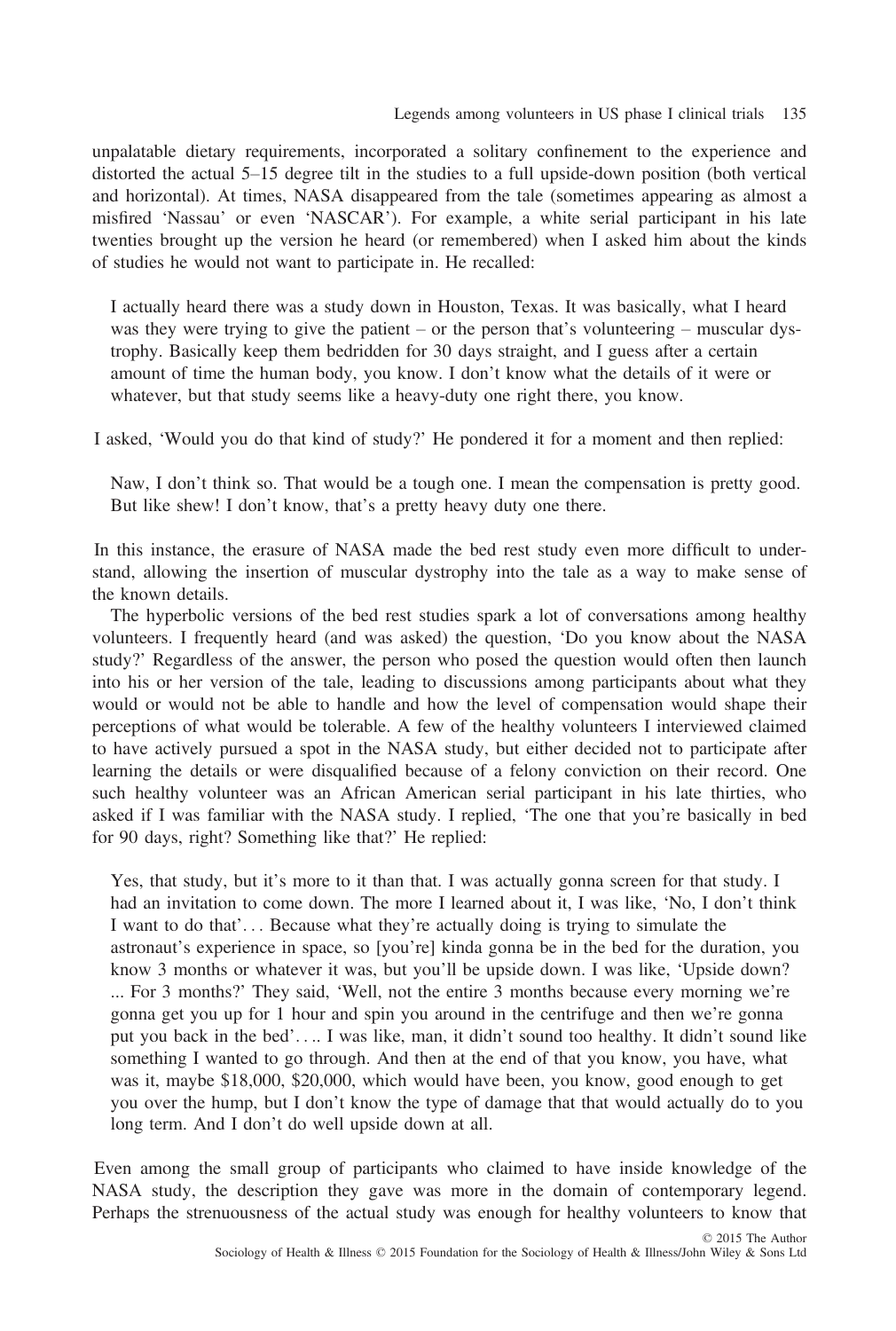the study payment was not worth their time and participation but in order to justify passing on such a large amount of money, the details had to be exaggerated to a level where it could become more acceptable to refuse. The fascination with the NASA study coupled with the healthy volunteers' general lack of interest in participating in it could be interpreted as a concrete illustration of the boundary of what most serial participants are willing to do for income. It also signals an awareness, especially as seen through the last quote, of the potential longterm side effects of their participation in research.

## The dead participant

There are surprisingly few stories that circulate about healthy volunteers who die as a result of their participation in a clinical drug trial. Perhaps these stories are simply too extreme for the participants to take much pleasure in telling them while they are enrolled in their own studies. In all the stories of this type I heard, the unexpected twist is that the death is always blamed on the participant himself or herself. Even when the contemporary legend is told in such a way that the cause of death is ambiguous, the healthy volunteers distance themselves from this extreme outcome by blaming the dead participant. The moral of this contemporary legend hinges on the importance of being honest with phase I researchers to protect one's health and life.

One story I heard seemed to be based on the 2004 suicide of Traci Johnson, a 19-year old healthy volunteer who hanged herself in a bathroom in the pharmaceutical company Lilly's testing facility after receiving multiple doses of duloxetine, an antidepressant (Harris 2004). In spite of the similarities with the Johnson case, none of the versions of this story I heard placed the healthy volunteer or the study at Lilly but instead inserted more familiar clinics. An African American serial participant in his forties gave me the following account:

I heard a suicidal case three years ago. Somebody took a antidepressant medication, and went home, and committed suicide... This was out here in [Eastern city], and I knew the guy too. Maybe something else was wrong with him. Because when you make out the consent forms, they tell you, 'Whatever's wrong with you, please be truthful and report it to us because the medication you're taking can have a certain effect on your body', especially the ones that mess with your central nervous system.

The framing that something was wrong with this story's participant is a familiar trope and was also used by Lilly and others during the Food and Drug Administration (FDA) investigations that occurred in the wake of Johnson's suicide.<sup>6</sup>

A different tale about the death of a participant was tied less to a specific clinical trial or type of drug and was instead infused with ethnic overtones. I heard this contemporary legend in the Southwest from several non-Hispanic whites. One such serial participant in his forties gave me his version of the incident:

Somebody died here [in this clinic]. She lied about her age, and she was Hispanic. They didn't check the ID then, and so she died from this place. She was too young, she took the medicine, and it wasn't good at all .... So you really need to be honest before you try to get in here, no matter if you really need the money or not, because it will harm you. I mean, you have to be honest, telling the truth on your health history. That's important, right? You know, if you do that [lie], then you basically just cause a problem. You know, obviously, with that girl, she lied with her age and she didn't have the right ID, and she died here.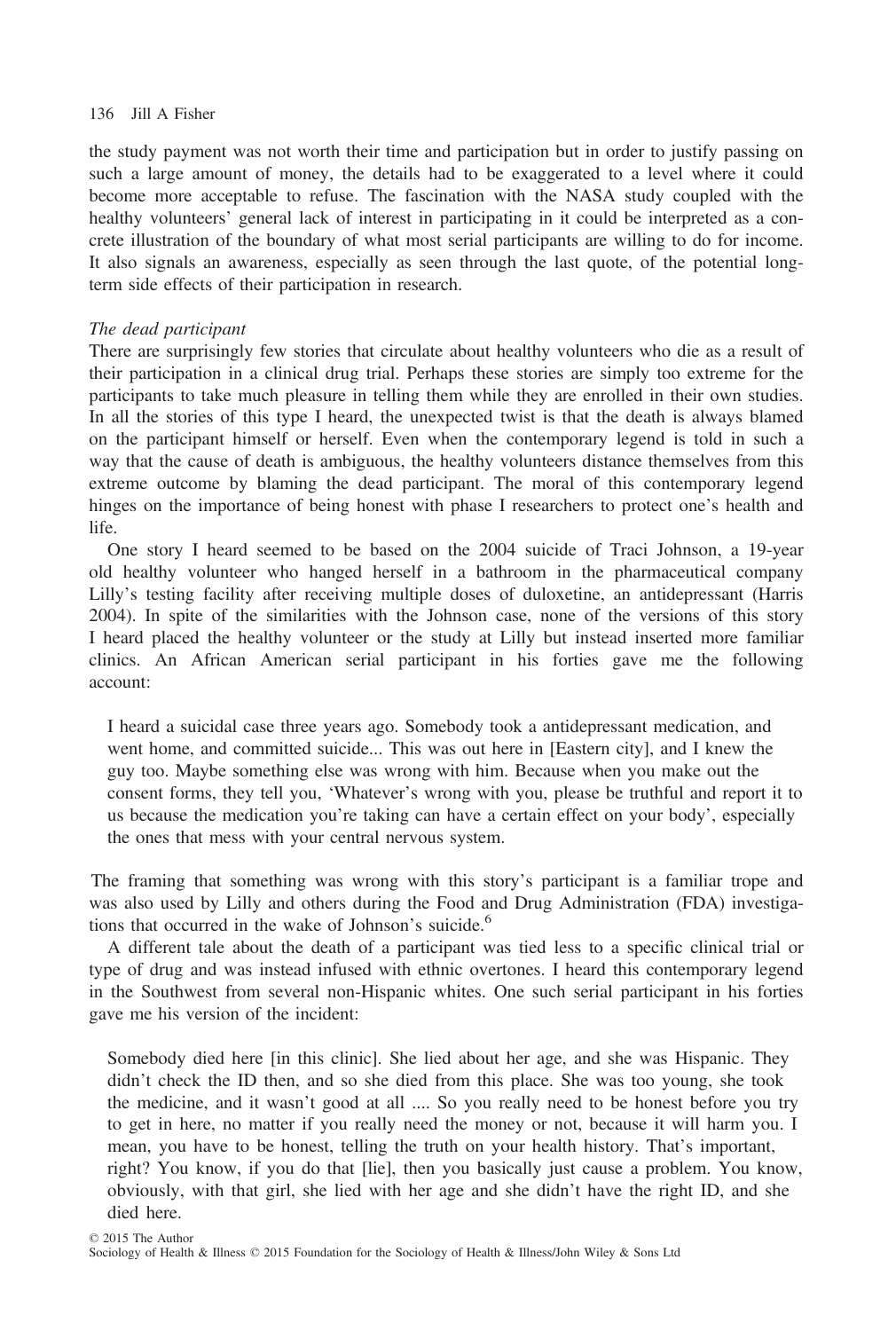In this story, lying to the clinic staff is multifaceted. On one hand, there is the explicit accusation that she lied about her age and about any underlying conditions she might have had. On the other, there is the implicit critique that she also lied about her immigration status, using a false ID that the clinic failed to verify. My informant's rather unsympathetic framing of the victim herself can be situated in the context of ethnic tension that exists in the Southwestern USA, where immigrants are often seen as 'causing' problems. Regardless of the racist subtext, this type of contemporary legend communicates the notion that the healthy volunteers must be honest or suffer the consequences, including death.

#### Productive functions of contemporary legends

Stories like these about study participation are not just idle conversation among healthy volunteers. Sharing them may certainly be an excellent way to pass the time when confined to a phase I clinic but as narratives they perform even beyond building cohesion among participants. Contemporary legends are powerful devices because the narrators can adapt them to the situation, putting their own spin on the details while preserving the moral. In this way, these stories can be seen as having two functions. Firstly, contemporary legends provide the basis for coping with stigma through social comparisons. Participants can compare themselves to others who are more desperate or more indiscriminate about their enrolment in clinical trials. Secondly, they help create a gradient of risk that draws a line between acceptable and reckless study participation and, in the face of financial temptation, this can remind healthy volunteers to protect themselves from harm.

Given that US medical research is a stigmatised activity for many healthy volunteers, contemporary legends about clinical trials can be viewed as insertions of outsiders' perceptions of research onto the stories that insiders tell each other. As mentioned above, perceived stigma prohibits many healthy volunteers from discussing trial participation with others outside of the clinic. One white serial participant in his forties explained why he does not tell his family or friends about his participation in studies:

This is a very small percentage of people who are A) even thinking about doing it [enrolling in studies], and B) who are willing to do it. You go out on the street, and you tell people you're doing medical testing. They're like, 'Where's your third eye?' or 'Are you cutting off an arm?'

At the same time, the stigma experienced by the healthy volunteers is not simply that they participate in medical studies. Instead, it is seen as an implied admission of financial desperation. For example, an African American woman in her early twenties told me:

I tend to be pretty secretive about the things that I do simply because everybody doesn't understand, you know. Everybody isn't the type of person who would be in a study for money.

Contemporary legends become the basis for downward social comparisons with fictional healthy volunteers who are more desperate than the teller or listener.<sup>7</sup> Or, as explained by the Filipino immigrant in his fifties, the legends are compelling to healthy volunteers because 'they wanna make themselves feel like, "Oh, I'm not the worst one".... Somebody's even worse than [me]'. This provides a mechanism to assert that money does not make them indiscriminating; there are studies they would refuse. Thus, it is possible for healthy volunteers to view their own decisions about clinical trials as reasonable ones in which they are not taking on extreme risks.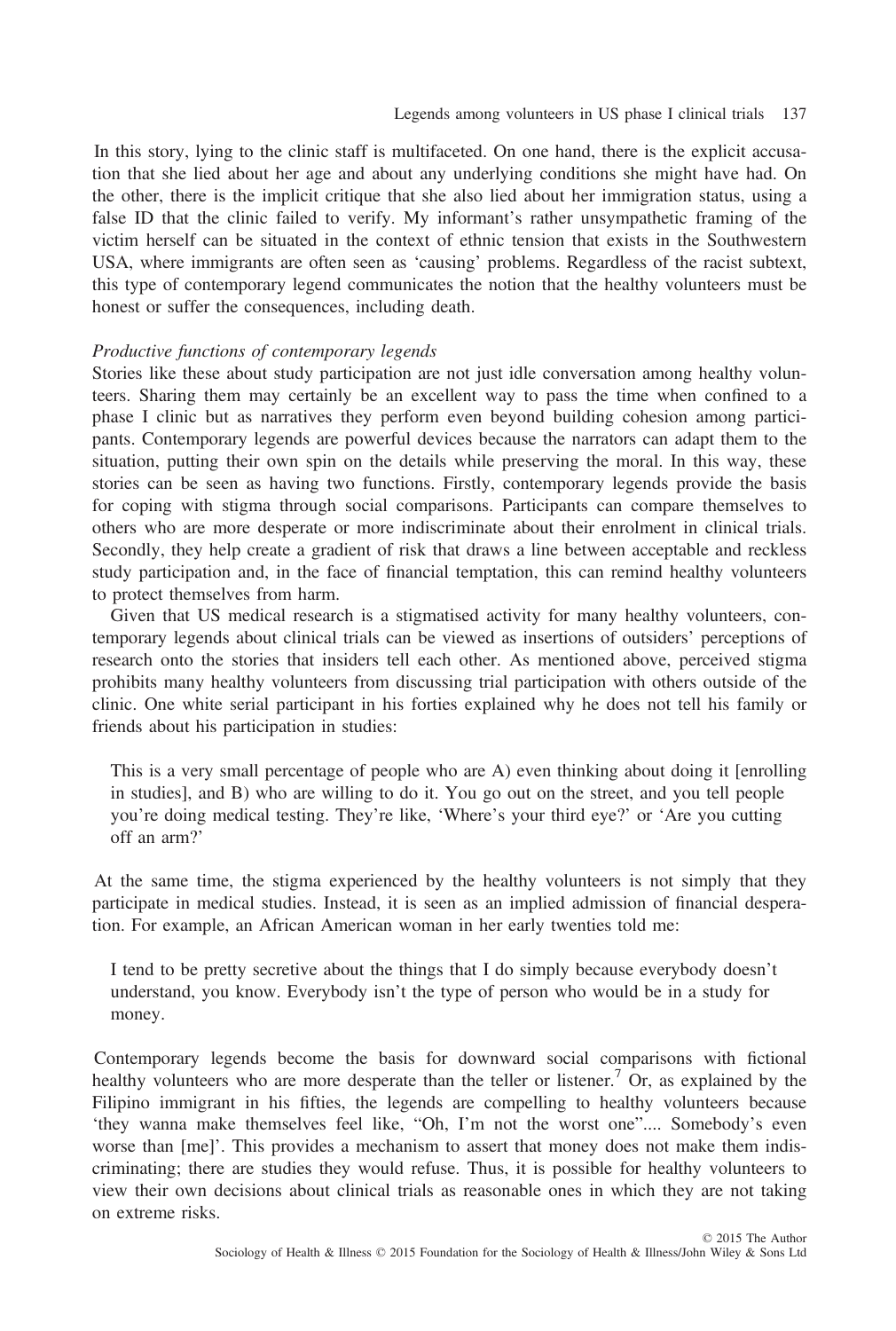At the same time that healthy volunteers use contemporary legends to feel better about their participation in clinical trials, the moral conveyed by the stories simultaneously highlights a gradient of risk across clinical trials and reminds them to be vigilant in protecting themselves. Even though the content of the contemporary legends exaggerates the form the risks will take, part of the message is not to be blind to those risks because of the promised study compensation. An African American serial participant in his forties cleverly asserted this point, referencing the flatliner legend when talking about his own financial motivation to enrol in studies:

[The decision to participate] all boils down to dollars and cents ... I normally read the consent form and pretty much do something I wanna do, so that's how I figure out what [drug] I wanna take... 'Coz a study could pay you six grand, but they might wanna stop your heart beating or something. Nah, I don't think I'll do that, you know what I mean? So it's dollar and sense, have sense [Laughs].

Many participants, in fact, make fast and loose references to the contemporary legends when they talk about how money can influence people to make foolish decisions. Another African American serial participant in his forties told me about how he emphasises this point to other healthy volunteers:

I'll tell some of my friends, 'It's like when you call the recruiters, the only thing you hear is the compensation. Listen to what they're saying!' 'Oh, we're paying \$3,500 for this? ... We're gonna chop your head off'. Or, 'We're gonna put your feet in a basket'. And people are quick to say, 'Yeah'. [Laughs] Next time I see Joe Schmo, he has no head. 'Where's your feet at, man?' People say yes to anything. It's all about listening to what they actually tell you. The first thing you hear is [the compensation],... your heart is pounding: 'God, let me see if I can get a \$6,000 study'.

Contemporary legends provide healthy volunteers with an opportunity to rehearse decisions about potential risky studies from the likely (for example, lumbar punctures) to the improbable (for example, flatliners).

A second moral of the contemporary legends hinges on teaching healthy volunteers to be truthful and responsible in their interactions with phase I clinics. In effect, the stories responsibilise volunteers for ensuring their own wellbeing, while diminishing liability on the part of the clinics. The stories show that consequences are dire when individuals try to manipulate the clinics by lying about their health or failing to observe mandatory washout periods.<sup>8</sup> In this way, contemporary legends may also have a positive effect on the healthy volunteers' behaviour. After hearing so many of these stories, an African American man in his thirties declared:

I don't wanna risk one drug interacting with another and stuff like that ... [The clinic] where I just came from, the guys I was staying with, they'd go back to back to back, and they do 'em [studies] around the country .... And you don't know what's gonna interact with what one day, and just your heart stops or something ... And so, I'm like, [sighs] I don't know if that is worth it. Doing all that is not worth it.

This is not to say that the contemporary legends are effective in persuading healthy volunteers always to be truthful about their study participation. Of course, many participants are focused on maximising how much money they can earn by enrolling in studies at multiple clinics, so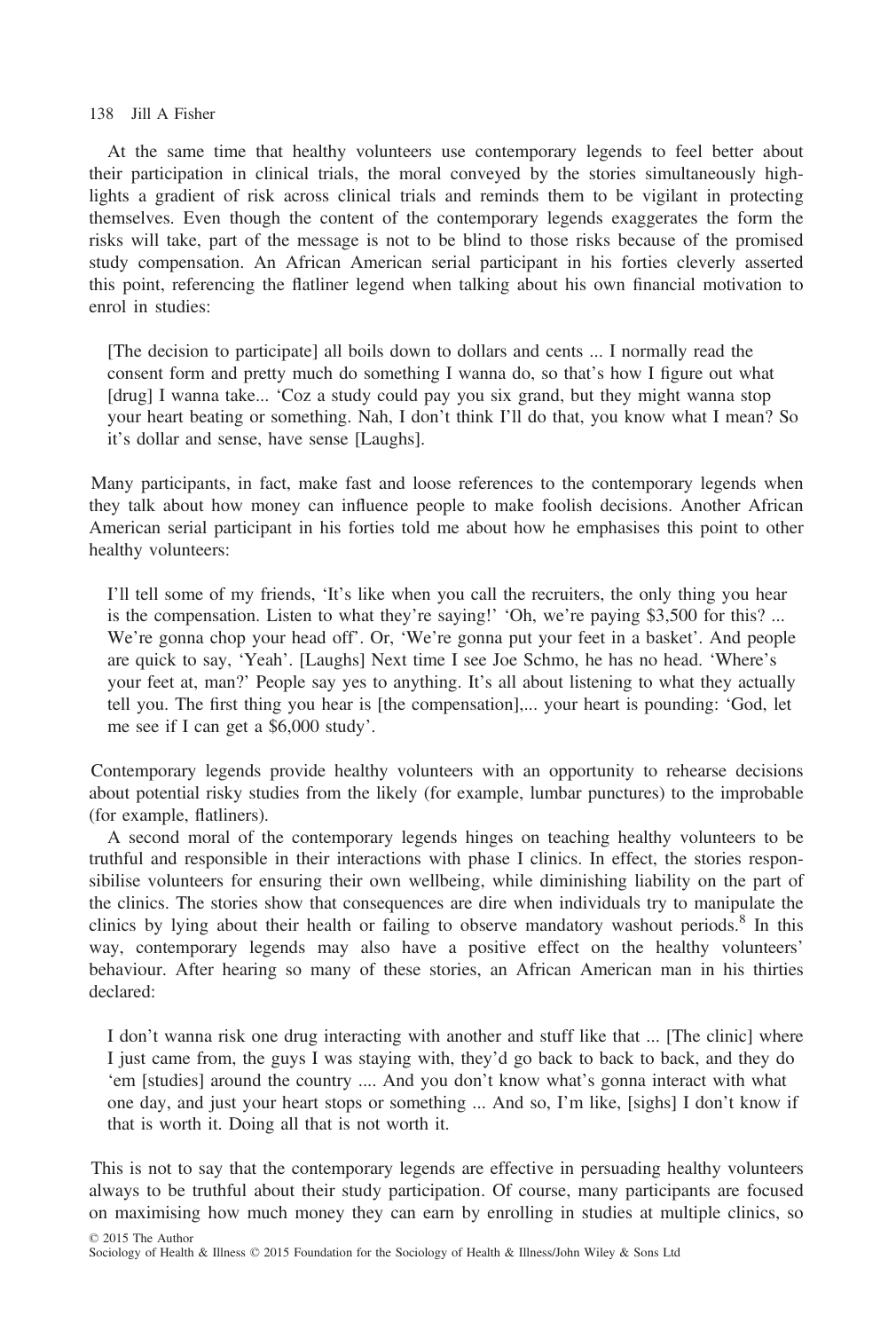they must be dishonest to qualify for the studies. Nonetheless, contemporary legends about dead volunteers can serve as a reminder to those participants that they are indeed taking risks.

## **Conclusion**

In discussing the risks of USA phase I trials with healthy volunteers and researchers, both groups tend to frame these studies as low risk (for example, Kass et al. 2007, Sibille et al. 2006). Yet healthy volunteers enthusiastically circulate stories about dangerous and illegitimate clinical trials as part of their interaction with each other during the studies. Rather than understanding this phenomenon as a contradiction, it can instead be seen as a mechanism by which the healthy volunteers' discomfort with medical research can be explored through both humour and fear while creating an opportunity for downward social comparison in a stigmatised activity.

In the scholarly literature on contemporary legends, two common threads characterise many popular tales: vulnerability and distrust (Campion-Vincent 2002, Fine 1992, Turner 1993). Analysing contemporary legends about phase I studies in this light shows the residual anxieties that healthy volunteers have about participating in clinical trials. In a sense, the contemporary legends provide a residence for the stereotypes and fears of medical research that even insiders have difficulty rejecting. Whether or not the healthy volunteers believe the legends, the stories confirm for them that the studies in which they are participating are not so dangerous. More than that, these stories are a medium to assert that there are limits to what they will do for money. In his analysis of contemporary legends about organ theft, Dingwall (2001) emphasised that sociologists should analyse not only the content of these narratives but also how they are communicated – who is telling them to whom and for what purpose. A logical extension of this directive is to investigate how contemporary legends produce effects on those who recount and listen to them. In this way, these narratives are not just stories, but tales that shape individuals' perceptions and behaviour, especially in the context of risky activities.

In this article I have illustrated how phase I contemporary legends have a productive function for healthy volunteers in the USA. It is unclear how the US phase I context differs from other countries in terms of which socioeconomic groups are frequent participants in these clinical trials. Clearly, the US history of the abuse and exploitation of disenfranchised minorities is an important – even if unspoken – backdrop to their participation in phase I clinical trials (see, Briggs 2002, Hornblum 1998, Reverby, 2009). At the same time, the USA has institutionalised policies to increase the participation of minorities and women in federally funded clinical research as a corrective to their historical exclusion in studies from which they could benefit (Epstein 2007). In the USA context of phase I trials, these incredible stories establish a gradient of risk regarding different types of procedures and studies, warn participants about the dangers of dishonesty about their trial history and emphasise that money is not more important than health and life. Contemporary legends, then, serve to remind individuals to protect themselves, rendering an uncertain risk visible for all healthy volunteers.

Address for correspondence: Jill A. Fisher Assistant Professor of Social Medicine, Center for Bioethics, University of North Carolina at Chapel Hill, 333 MacNider Hall, Campus Box 7240, 333 S. Columbia Road, Chapel Hill, NC 27599–7240, USA. e-mail: jill.fisher@unc.edu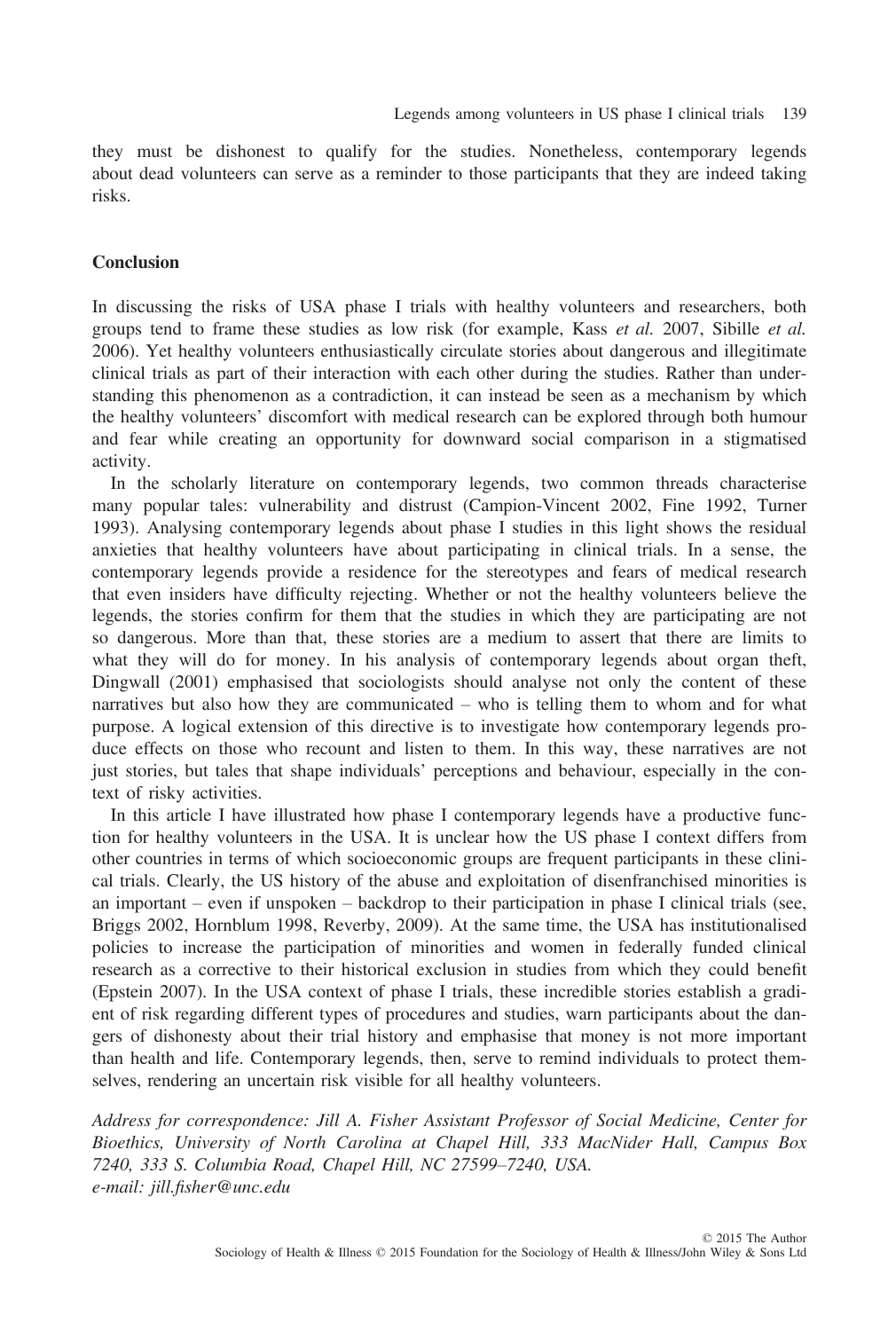# Acknowledgements

This research was supported by grant number 1R21CA131880 from the National Cancer Institute. Its contents are solely the responsibility of the author and do not necessarily represent the official views of the National Cancer Institute, National Institutes of Health. I am grateful for the assistance of Dulce Medina and Irma Beatriz Vega de Luna in conducting interviews with Spanish-speaking healthy volunteers.

# **Notes**

- 1 Most countries' drug regulatory agencies require that pharmaceuticals must be tested for safety and efficacy (Donohue 2006). Phase I studies are designed solely to test safety. Phase II studies usually recruit patients in order to collect additional information about safety in the affected population as well as to provide preliminary information about efficacy. Phase III studies are larger scale efficacy studies on patients designed to show that an investigational drug is either better than a placebo or approved drugs.
- 2 I provide more complete findings from this broader ethnographic project in a book manuscript I am currently completing.
- 3 My sample of 33 research staff included 21 women and 12 men, of whom 25 were non-Hispanic whites, five African Americans, one Asian American, one Hispanic and one Native American.
- 4 I conducted most of the interviews myself, but two graduate students conducted 28 interviews in Spanish with healthy volunteers at two clinics.
- 5 The official website can be accessed at NASA (n.d.).
- 6 The FDA ruled that Johnson's suicide was not drug-related. In the intervening years there has been a growing amount of evidence that antidepressants like duloxetine cause suicide, especially in adolescents. It is possible that if the FDA were to make a determination about Johnson's death today, the agency would come to a different conclusion.
- 7 I am drawing on social identity theory here to explain how comparisons with others are used to form one's sense of self. Some scholars have differentiated between downward and upward comparisons to describe how these social comparisons operate. In the case of downward comparison, people use the case of an unfortunate other –whether real or imagined – to bolster positive perceptions of their own situation or position (see Locock and Brown 2010, Wills 1981).
- 8 Phase I trials usually require a 30-day washout period between the last day of one study and the first day of the next. Clinics enforce washout periods for studies at their own clinics, but healthy volunteers can typically avoid this restriction on their participation by going to another clinic.

# References

- Abadie, R. (2010) The Professional Guinea Pig: Big Pharma and the Risky World of Human Subjects. Durham, NC: Duke University Press.
- Addams, J. (1914) A modern devil-baby, American Journal of Sociology, 20, 1, 117-8.
- Almeida, L., Azevedo, B., Nunes, T., Vaz-da-Silva, M. et al. (2007) Why healthy subjects volunteer for phase I studies and how they perceive their participation?, European Journal of Clinical Pharmacology, 63, 11, 1085–94.
- Best, J. and Horiuchi, G.T. (1985) The razor blade in the apple: the social construction of urban legends, Social Problems, 32, 5, 488–99.
- Briggs, L. (2002) Reproducing Empire: Race, Sex, Science, and U.S. Imperialism in Puerto Rico. Berkeley, CA: University of California Press.
- Brunvand, J.H. (1981) The Vanishing Hitchhiker: American Urban Legends and Their Meanings. New York: Norton.

© 2015 The Author

Sociology of Health & Illness © 2015 Foundation for the Sociology of Health & Illness/John Wiley & Sons Ltd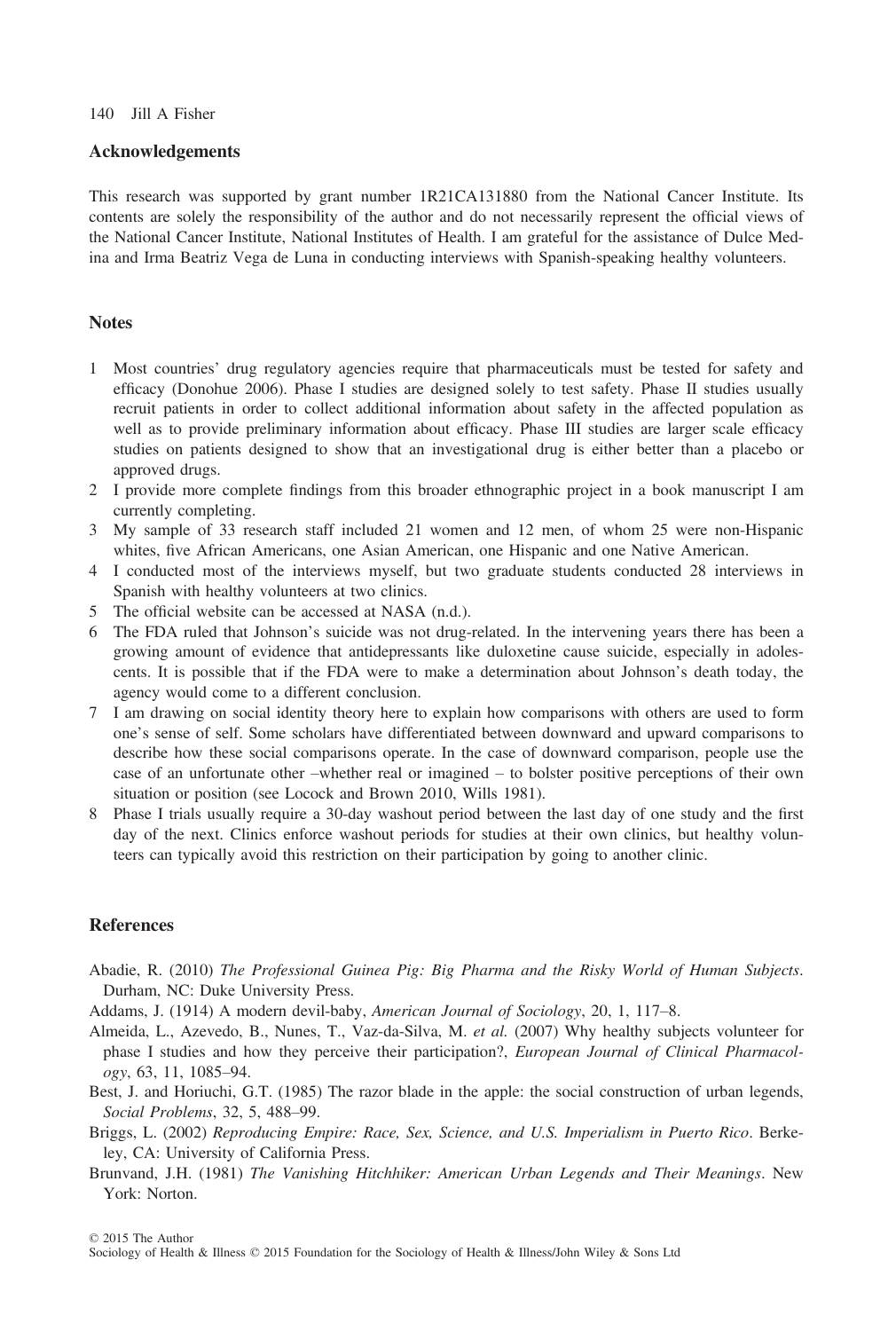Brunvand, J.H. (1984) The Choking Doberman: And Other Urban Legends. New York: Norton.

- Campion-Vincent, V. (2002) Organ theft narratives as medical and social critique, Journal of Folklore Research, 39, 1, 33–50.
- Cavens, L. and Ramael, S. (2009) Cerebrospinal fluid sampling in phase 1 clinical trials: mind over matter? SGS Life Science|Technical, Bulletin, 30, 1–5.
- Corbie-Smith, G., Thomas, S.B., Williams, M.V. and Moody-Ayers, S. (1999) Attitudes and beliefs of African Americans toward participation in medical research, Journal of General Internal Medicine, 14, 9, 537–46.
- Corrigan, O.P. (2002) 'First in man': the politics and ethics of women in clinical drug trials, Feminist Review, 72, 1, 40–52.
- DiFonzo, N. and Bordia, P. (2007) Rumor, gossip and urban legends, Diogenes, 54, 1, 19–35.
- Dingwall, R. (2001) Contemporary legends, rumours, and collective behaviour: some neglected resources for medical sociology?, Sociology of Health & Illness, 23, 2, 180–202.
- Donohue, J. (2006) A history of drug advertising: the evolving roles of consumers and consumer protection, Milbank Quarterly, 84, 4, 659–699.
- Elliott, C. (2008) Guinea-pigging, The New Yorker. 7 January, 36–41.
- Epstein, S. (2007) Inclusion: The Politics of Difference in Medical Research. Chicago: University of Chicago Press.
- Fine, G.A. (1992) Manufacturing Tales: Sex and Money in Contemporary Legends. Knoxville, TN: University of Tennessee Press.
- Fisher, J.A. (2009) Medical Research for Hire: The Political Economy of Pharmaceutical Clinical Trials. New Brunswick: Rutgers University Press.
- Fisher, J.A. and Kalbaugh, C.A. (2011) Challenging assumptions about minority participation in U.S. clinical research, American Journal of Public Health, 101, 12, 2217–22.
- Fox Tree, J.E. and Weldon, M.S. (2007) Retelling urban legends, American Journal of Psychology, 120, 3, 459–76.
- Harris, G. (2004) Student, 19, in trial of new antidepressant commits suicide. New York Times. 12 February, A30.
- Helms, R. (2005) Guinea Pig Zero: An Anthology of the Journal for Human Research Subjects. New Orleans: New Mouth for the Dirty South.
- Hornblum, A.M. (1998) Acres of Skin: Human Experiments at Holmesburg Prison. New York: Routledge.
- Kass, N.E., Myers, R., Fuchs, E.J., Carson, K.A. et al. (2007) Balancing justice and autonomy in clinical research with healthy volunteers, *Clinical Pharmacology and Therapeutics*, 82, 2, 219–27.
- Locock, L. and Brown, J.B. (2010) 'All in the same boat'? Patient and carer attitudes to peer support and social comparison in motor neurone disease (MND), Social Science & Medicine, 71, 8, 1498–505.
- Madrigal, A. (2008) NASA Offers \$5000 a month for you to lie in bed Wired. Available at http://www. wired.com/2008/05/nasa-offers-500/ (accessed 19 June 2014).
- Moriarty, E. (2005) Telling identity stories: the routinisation of racialisation of Irishness, Sociological Research Online, 10, 3.
- National Aeronautics and Space Administration (n.d.) Bed rest studies available at https://bedreststudy. jsc.nasa.gov (last accessed 25 May 2014)
- Reverby, S.M. (2009) Examining Tuskegee: The Infamous Syphilis Study and Its Legacy. Chapel Hill, NC: University of North Carolina Press.
- Roche, B., Neaigus, A. and Miller, M. (2005) Street smarts and urban myths: women, sex work, and the role of storytelling in risk reduction and rationalization, Medical Anthropology Quarterly, 19, 2, 149–70.
- Shavers-Hornaday, V.L., Lynch, C.F., Burmeister, L.F. and Torner, J.C. (1997) Why are African Americans under-represented in medical research studies?, Impediments to participation, Ethnicity and Health, 2, 1–2, 31–45.
- Shibutani, T. (1966) Improvised News: a Sociological Study of Rumor: Ardent Media.
- Sibille, M., Donazzolo, Y., Lecoz, F. and Krupka, E. (2006) After the London tragedy, is it still possible to consider phase I is safe?, British Journal of Clinical Pharmacology, 62, 4, 502–3.